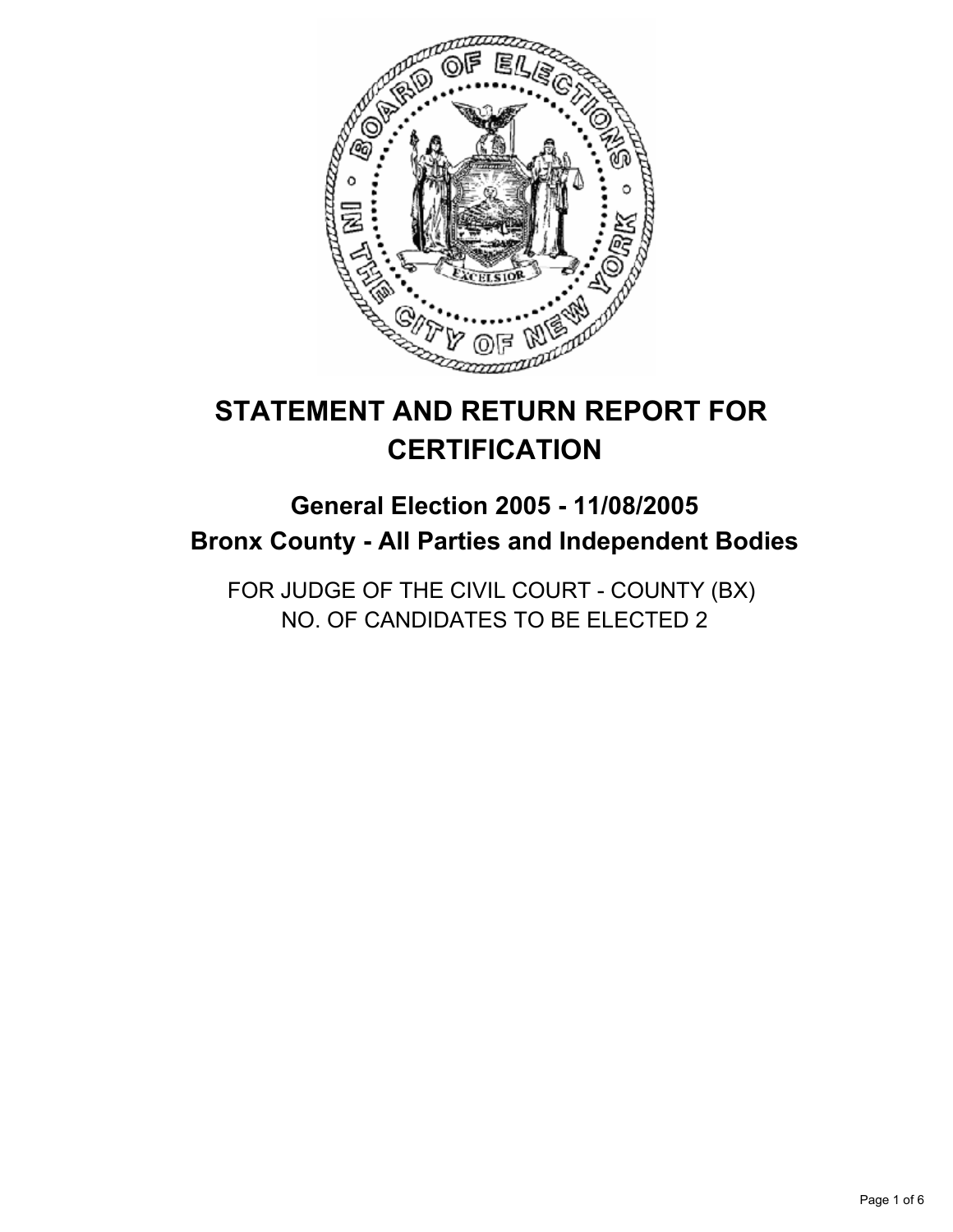

| <b>PUBLIC COUNTER</b>               | 19,161 |
|-------------------------------------|--------|
| <b>EMERGENCY</b>                    | 115    |
| ABSENTEE/MILITARY                   | 217    |
| <b>AFFIDAVIT</b>                    | 321    |
| <b>TOTAL BALLOTS</b>                | 19,814 |
| MARCOS A PAGAN III (REPUBLICAN)     | 1,688  |
| MITCHELL J DANZIGER (DEMOCRATIC)    | 9,871  |
| MARCOS A PAGAN III (CONSERVATIVE)   | 296    |
| <b>VERENA C POWELL (REPUBLICAN)</b> | 1,634  |
| BEN R BARBATO (DEMOCRATIC)          | 9,822  |
| VERENA C POWELL (CONSERVATIVE)      | 245    |
| LARRY BERNSTEIN (WRITE-IN)          |        |
| <b>TOTAL VOTES</b>                  | 23,557 |
| <b>UNRECORDED</b>                   | 16.071 |

#### **ASSEMBLY DISTRICT 77**

| <b>PUBLIC COUNTER</b>             | 14,677 |
|-----------------------------------|--------|
| <b>EMERGENCY</b>                  | 47     |
| ABSENTEE/MILITARY                 | 244    |
| AFFIDAVIT                         | 247    |
| <b>TOTAL BALLOTS</b>              | 15,215 |
| MARCOS A PAGAN III (REPUBLICAN)   | 955    |
| MITCHELL J DANZIGER (DEMOCRATIC)  | 8,121  |
| MARCOS A PAGAN III (CONSERVATIVE) | 138    |
| VERENA C POWELL (REPUBLICAN)      | 1,031  |
| BEN R BARBATO (DEMOCRATIC)        | 7,954  |
| VERENA C POWELL (CONSERVATIVE)    | 143    |
| <b>TOTAL VOTES</b>                | 18,342 |
| <b>UNRECORDED</b>                 | 12,088 |

| <b>PUBLIC COUNTER</b>               | 13,006 |
|-------------------------------------|--------|
| <b>EMERGENCY</b>                    | 12     |
| ABSENTEE/MILITARY                   | 311    |
| <b>AFFIDAVIT</b>                    | 257    |
| <b>TOTAL BALLOTS</b>                | 13,586 |
| MARCOS A PAGAN III (REPUBLICAN)     | 1,215  |
| MITCHELL J DANZIGER (DEMOCRATIC)    | 7,065  |
| MARCOS A PAGAN III (CONSERVATIVE)   | 196    |
| <b>VERENA C POWELL (REPUBLICAN)</b> | 1,188  |
| BEN R BARBATO (DEMOCRATIC)          | 6,947  |
| VERENA C POWELL (CONSERVATIVE)      | 155    |
| <b>TOTAL VOTES</b>                  | 16,766 |
| <b>UNRECORDED</b>                   | 10.406 |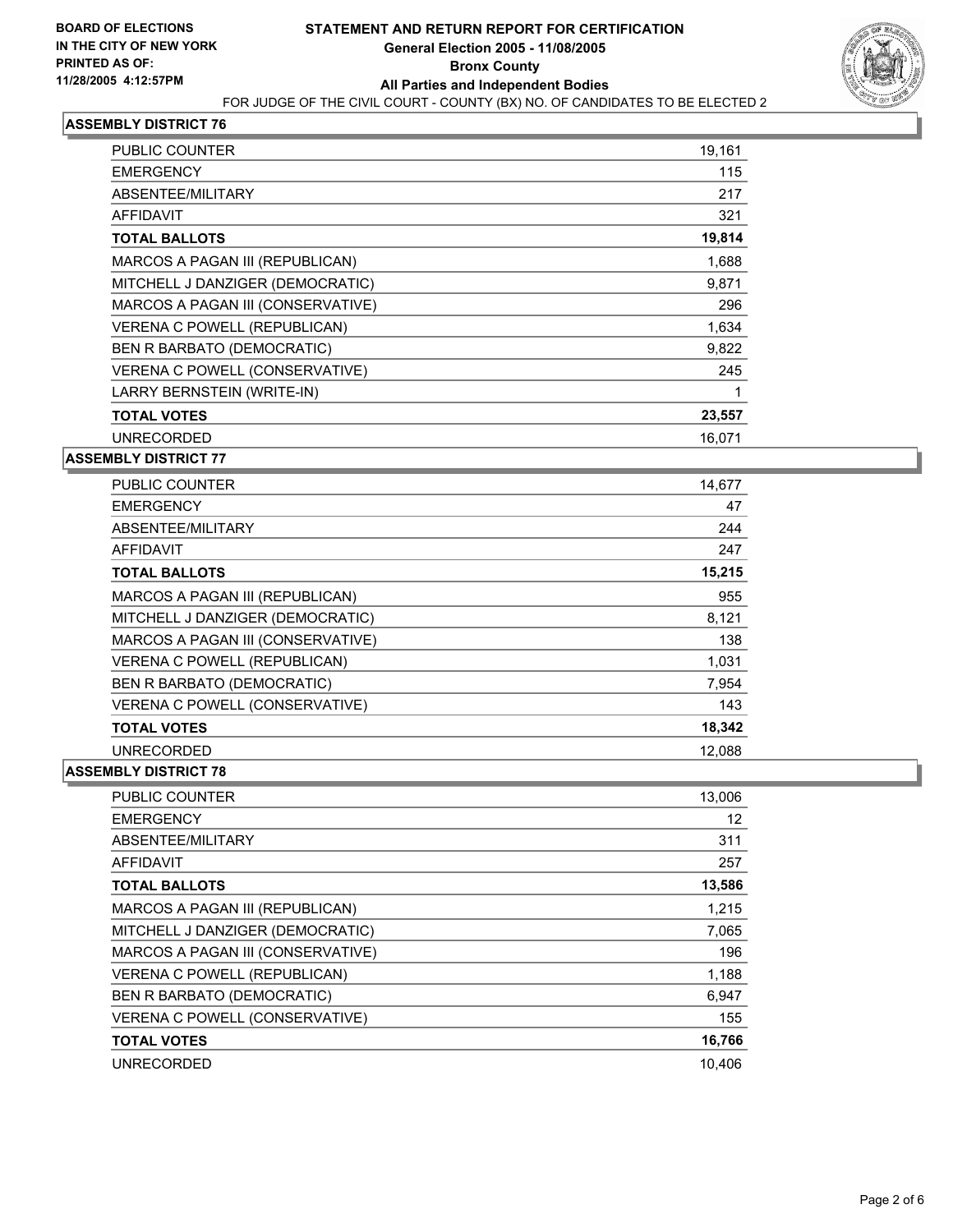

| <b>PUBLIC COUNTER</b>             | 17,058 |
|-----------------------------------|--------|
| <b>EMERGENCY</b>                  | 42     |
| ABSENTEE/MILITARY                 | 298    |
| AFFIDAVIT                         | 359    |
| <b>TOTAL BALLOTS</b>              | 17,757 |
| MARCOS A PAGAN III (REPUBLICAN)   | 1,044  |
| MITCHELL J DANZIGER (DEMOCRATIC)  | 9,060  |
| MARCOS A PAGAN III (CONSERVATIVE) | 194    |
| VERENA C POWELL (REPUBLICAN)      | 1,085  |
| BEN R BARBATO (DEMOCRATIC)        | 8,843  |
| VERENA C POWELL (CONSERVATIVE)    | 152    |
| <b>TOTAL VOTES</b>                | 20,378 |
| <b>UNRECORDED</b>                 | 15,136 |
|                                   |        |

#### **ASSEMBLY DISTRICT 80**

| <b>PUBLIC COUNTER</b>             | 18,305 |
|-----------------------------------|--------|
| <b>EMERGENCY</b>                  | 76     |
| ABSENTEE/MILITARY                 | 427    |
| AFFIDAVIT                         | 284    |
| <b>TOTAL BALLOTS</b>              | 19,092 |
| MARCOS A PAGAN III (REPUBLICAN)   | 3,280  |
| MITCHELL J DANZIGER (DEMOCRATIC)  | 8,078  |
| MARCOS A PAGAN III (CONSERVATIVE) | 417    |
| VERENA C POWELL (REPUBLICAN)      | 3,117  |
| BEN R BARBATO (DEMOCRATIC)        | 7,877  |
| VERENA C POWELL (CONSERVATIVE)    | 385    |
| <b>TOTAL VOTES</b>                | 23,154 |
| <b>UNRECORDED</b>                 | 15,030 |

| <b>PUBLIC COUNTER</b>               | 22,411 |
|-------------------------------------|--------|
| <b>EMERGENCY</b>                    | 147    |
| ABSENTEE/MILITARY                   | 749    |
| <b>AFFIDAVIT</b>                    | 307    |
| <b>TOTAL BALLOTS</b>                | 23,614 |
| MARCOS A PAGAN III (REPUBLICAN)     | 3,614  |
| MITCHELL J DANZIGER (DEMOCRATIC)    | 12,215 |
| MARCOS A PAGAN III (CONSERVATIVE)   | 651    |
| <b>VERENA C POWELL (REPUBLICAN)</b> | 3,541  |
| BEN R BARBATO (DEMOCRATIC)          | 11,442 |
| VERENA C POWELL (CONSERVATIVE)      | 616    |
| <b>TOTAL VOTES</b>                  | 32,079 |
| <b>UNRECORDED</b>                   | 15.149 |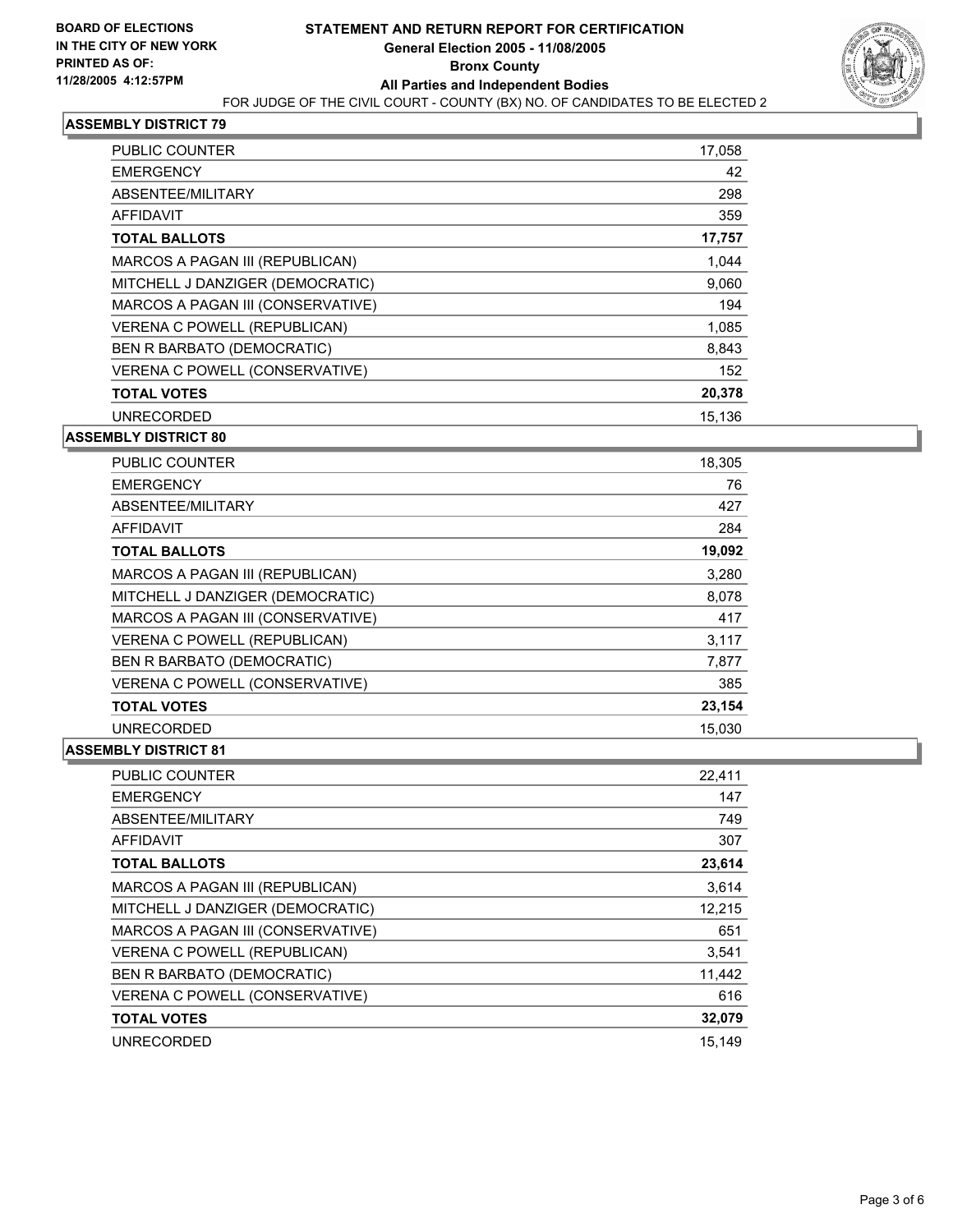

| <b>PUBLIC COUNTER</b>             | 26,333 |
|-----------------------------------|--------|
| <b>EMERGENCY</b>                  | 113    |
| ABSENTEE/MILITARY                 | 610    |
| AFFIDAVIT                         | 262    |
| <b>TOTAL BALLOTS</b>              | 27,318 |
| MARCOS A PAGAN III (REPUBLICAN)   | 4,603  |
| MITCHELL J DANZIGER (DEMOCRATIC)  | 10,952 |
| MARCOS A PAGAN III (CONSERVATIVE) | 763    |
| VERENA C POWELL (REPUBLICAN)      | 4,582  |
| BEN R BARBATO (DEMOCRATIC)        | 10.651 |
| VERENA C POWELL (CONSERVATIVE)    | 801    |
| <b>TOTAL VOTES</b>                | 32,352 |
| <b>UNRECORDED</b>                 | 22,284 |

#### **ASSEMBLY DISTRICT 83**

| <b>PUBLIC COUNTER</b>               | 16,344 |
|-------------------------------------|--------|
| <b>EMERGENCY</b>                    | 0      |
| ABSENTEE/MILITARY                   | 370    |
| AFFIDAVIT                           | 181    |
| TOTAL BALLOTS                       | 16,895 |
| MARCOS A PAGAN III (REPUBLICAN)     | 1,266  |
| MITCHELL J DANZIGER (DEMOCRATIC)    | 9,278  |
| MARCOS A PAGAN III (CONSERVATIVE)   | 152    |
| <b>VERENA C POWELL (REPUBLICAN)</b> | 1,486  |
| BEN R BARBATO (DEMOCRATIC)          | 8,837  |
| VERENA C POWELL (CONSERVATIVE)      | 196    |
| <b>TOTAL VOTES</b>                  | 21,215 |
| <b>UNRECORDED</b>                   | 12,575 |

| <b>PUBLIC COUNTER</b>             | 17,340 |
|-----------------------------------|--------|
| <b>EMERGENCY</b>                  | 59     |
| ABSENTEE/MILITARY                 | 156    |
| AFFIDAVIT                         | 262    |
| <b>TOTAL BALLOTS</b>              | 17,817 |
| MARCOS A PAGAN III (REPUBLICAN)   | 914    |
| MITCHELL J DANZIGER (DEMOCRATIC)  | 8,647  |
| MARCOS A PAGAN III (CONSERVATIVE) | 184    |
| VERENA C POWELL (REPUBLICAN)      | 883    |
| BEN R BARBATO (DEMOCRATIC)        | 8,666  |
| VERENA C POWELL (CONSERVATIVE)    | 154    |
| <b>TOTAL VOTES</b>                | 19,448 |
| <b>UNRECORDED</b>                 | 16,186 |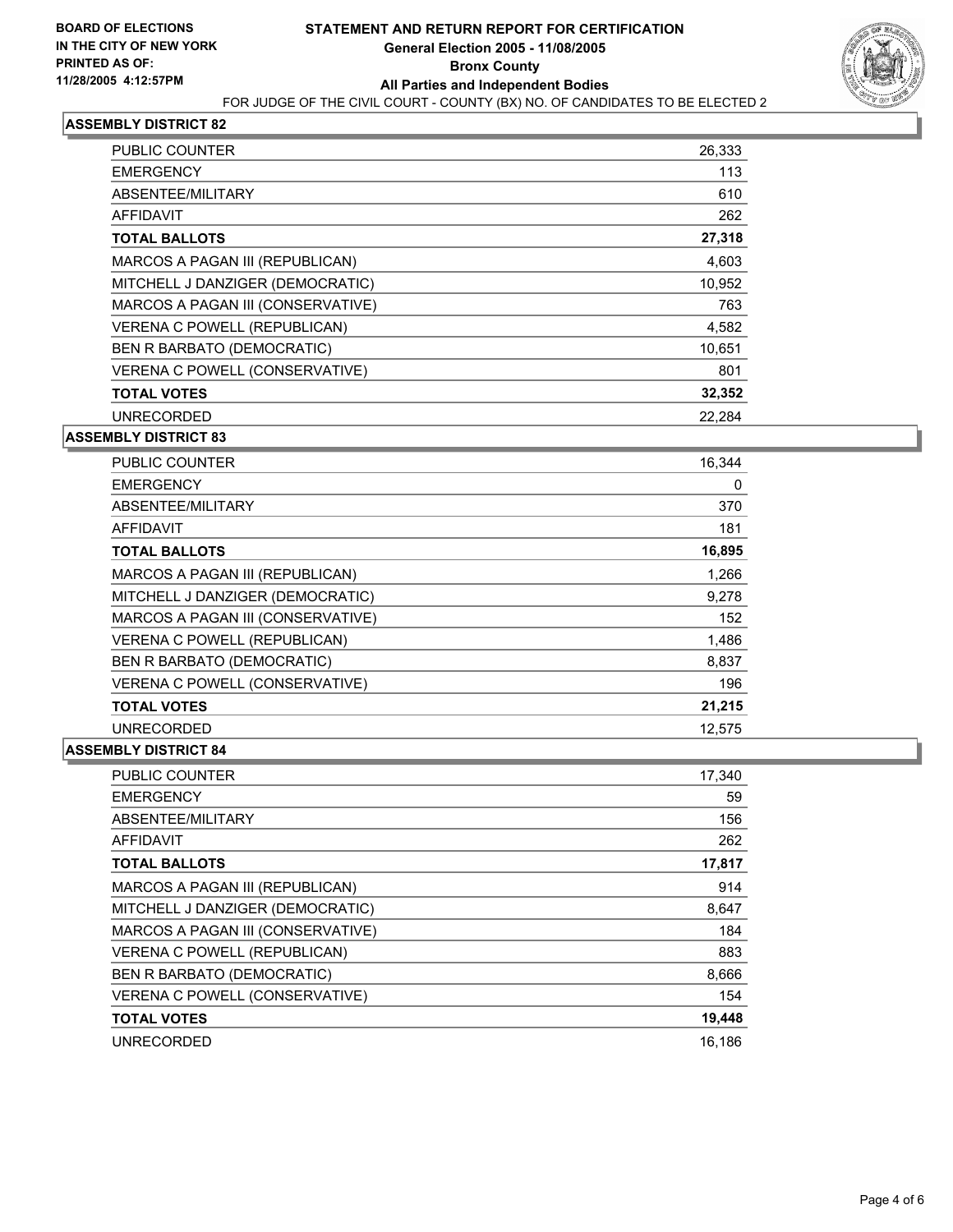

| PUBLIC COUNTER                    | 16,585 |
|-----------------------------------|--------|
| <b>EMERGENCY</b>                  | 4      |
| ABSENTEE/MILITARY                 | 161    |
| AFFIDAVIT                         | 248    |
| <b>TOTAL BALLOTS</b>              | 16,998 |
| MARCOS A PAGAN III (REPUBLICAN)   | 1,004  |
| MITCHELL J DANZIGER (DEMOCRATIC)  | 8,393  |
| MARCOS A PAGAN III (CONSERVATIVE) | 236    |
| VERENA C POWELL (REPUBLICAN)      | 918    |
| BEN R BARBATO (DEMOCRATIC)        | 8,231  |
| VERENA C POWELL (CONSERVATIVE)    | 155    |
| <b>TOTAL VOTES</b>                | 18,937 |
| <b>UNRECORDED</b>                 | 15.059 |

| 12,786 |
|--------|
| 104    |
| 153    |
| 244    |
| 13,287 |
| 834    |
| 7,085  |
| 156    |
| 785    |
| 7,079  |
| 114    |
|        |
| 16,054 |
| 10.520 |
|        |